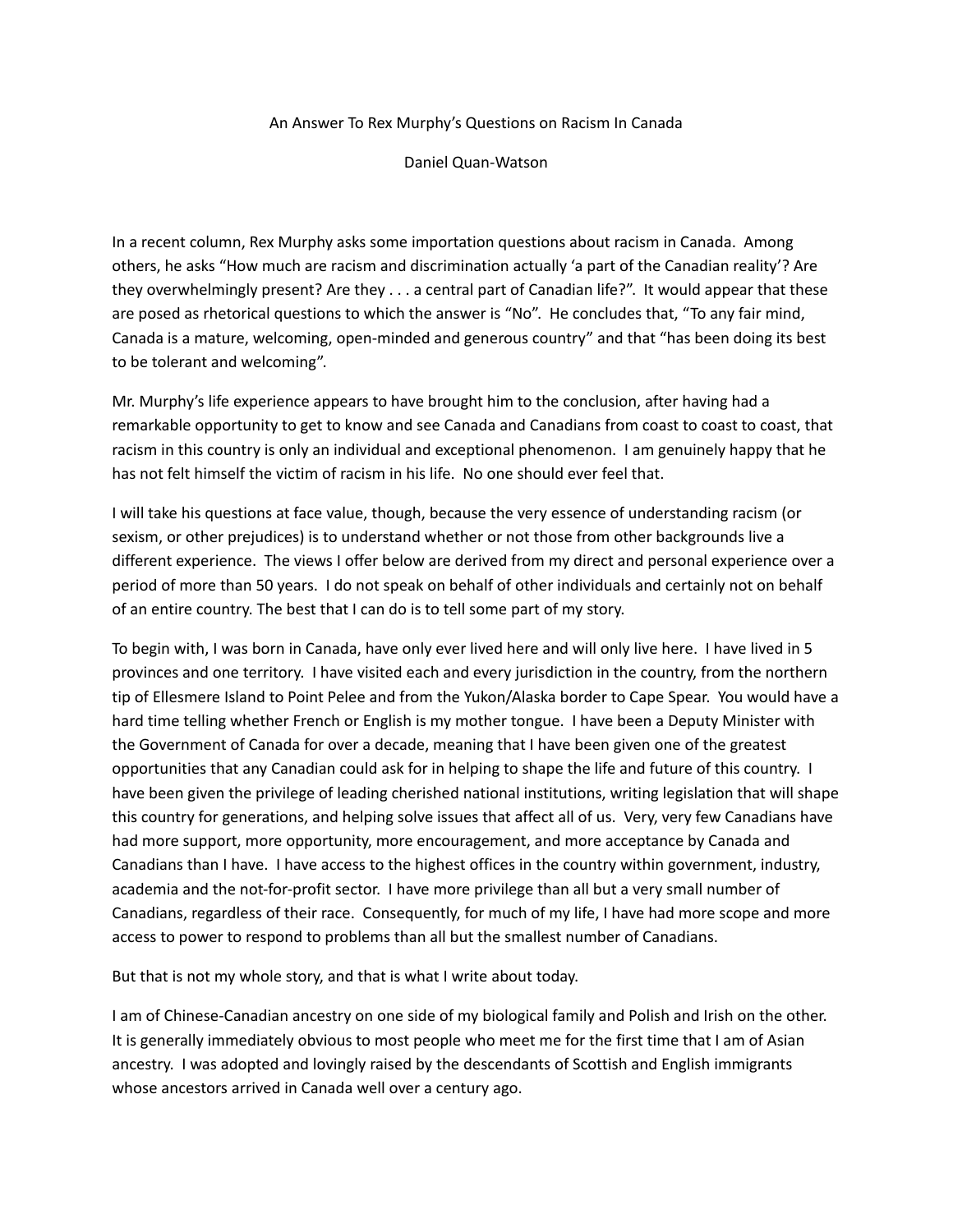When it comes to the prevalence of racism, it is worth noting that even the most meticulous record-keeping victim (not that I've ever met one) will never truly know how many times it has affected them. Many tend to think of racism as the obvious outbursts and the spectacular. The burning of a cross or the shouting of a racially-based insult. Racism, though, is like an iceberg to a ship traveling at night. You may or may not see it as you travel, but if you do, the visible part is only the smallest percentage of the danger you face. Because of this, sometimes you don't notice it at the time. You just realize later that a gash has been torn below the waterline that you need to deal with. The easy instances to spot are when you hit racism head-on and it's spectacular and everyone around can see it. As a result, there will never be a perfect count of the instances of racism.

The list below is a small sampling of things that happened to me that I believe were based on race. To put an order of magnitude to it, I would estimate, now in my mid-fifties, that I would have faced something in the order of 10,000 slights, insults, decisions or actions directed at me based on race over the course of my life. I might be out by a couple of thousand in either direction, but not by much. On many days in my youth, when peers had not yet learned that being obvious could lead to trouble for them, 10, 20 or more incidents would not have been unusual. If you can't get out of your own dressing room in minor hockey without facing multiple insults, by the time the other team gets involved, the numbers grow quickly. A group of bullying children can accomplish a lot when ganging up on another. High School, university, career and daily life saw the continuation of these patterns. Some of the incidents listed below are very, very recent.

If it sounds to you that this could not possibly be true or that it must at least be exaggerated in some way, I would suggest this: ask a person of colour who you know and trust to be honest with you if this list reminds them of their experience. If not, great, it means that I may be the only one. If it does resonate, it means that we probably have some work to do. It also says something very important, though, if there is no person of colour in your life with whom you would feel comfortable asking that question. Particularly if you're sceptical or you've already concluded that I must be wrong.

I have not spent my life curating a list of injuries. Until I read this question, I had never even thought about trying to put a number to them. It's not exactly something that I have a desire to remember, let alone discuss or share. They are in fact amongst the most painful moments of my life. But, if the question is about the prevalence and centrality of these experiences in Canadian lives, I offer them here. Maybe, in this way, those injuries will serve a better purpose than I would ever have imagined and an infinitely better purpose than their perpetrators would have wanted or intended.

With that as an introduction, here is a sampling of events that I have lived:

- I have been called a Chink several thousand times. In elementary school it was multiple times every single day. Not only by students but sometimes by adults. Complaints to teachers were not welcome and just resulted in getting beaten up more once out of school.
- I had to fight my way home, beginning at the age of about 6 or 7, being followed by children who were older (usually strangers and sometimes teenagers) who followed me, called me Chink, and either tried to or did beat me up. The frequency dropped as the years went by, but it happened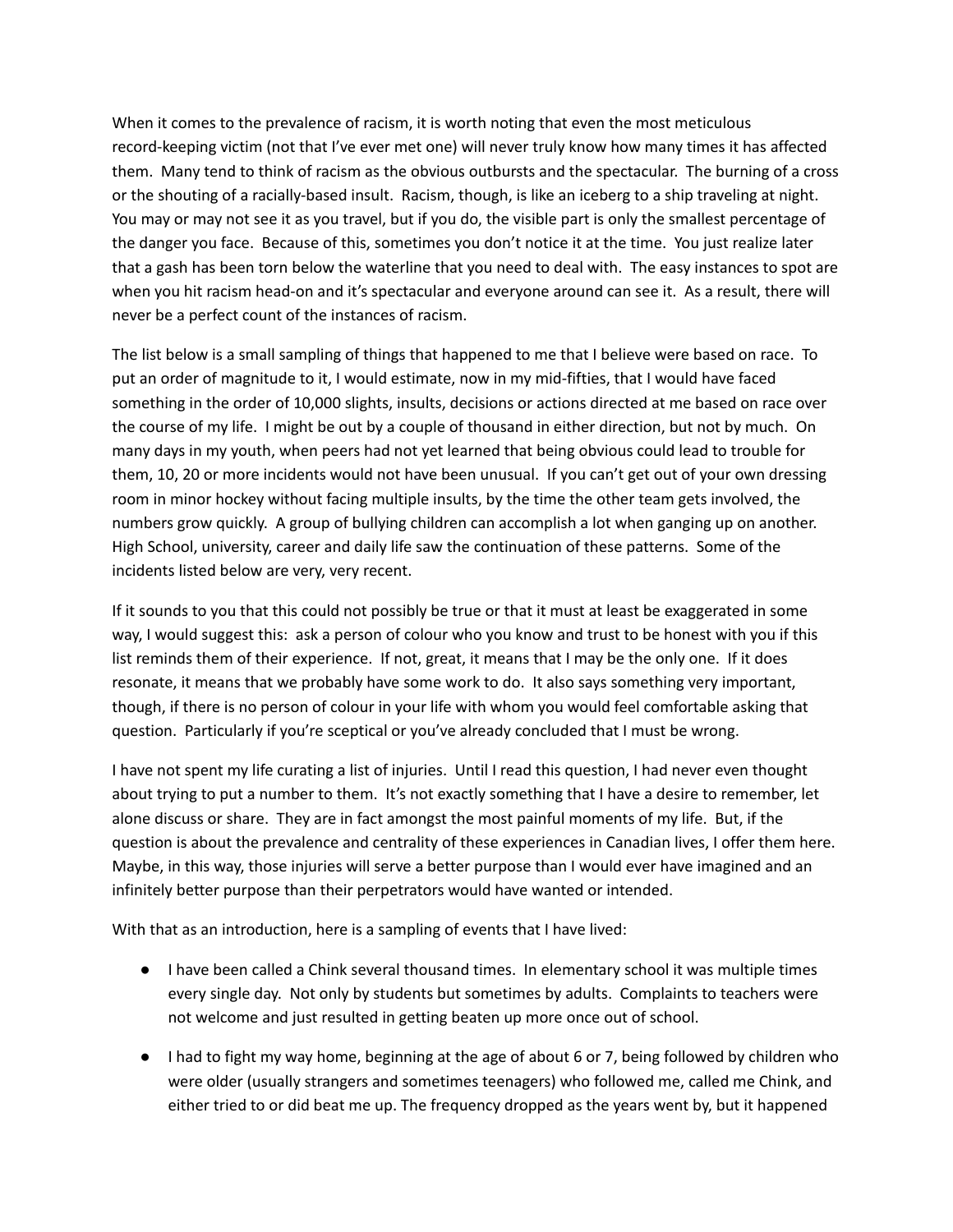from time to time in high school and even happened once in university. This would be at least in the hundreds of occasions.

- When I was 10 years old, two delivery company employees bullied a third but younger adult employee to follow me into the alley way and assault me, all three of them yelling racial insults and mocking my eyes as they did so. I remember the name of that company and refuse to do business with them to this day. I didn't bother reporting it to anyone when I was 10 years old because I had learned long before that nothing would be done.
- In elementary school, I tried with my younger First Nation brother to understand why everybody laughed at him when his substitute teacher said to the class "You're all fine white Canadian students, well (looking at my brother) MOST of you". Mostly we couldn't understand why nobody thought that this was a problem.
- When I was a teenager and had a white girlfriend, a middle-aged man who was a stranger to both of us came up to us in the concession line at a hockey game and angrily said to her "Who do you think is going to protect you if you go out with one of them?"
- A university professor mocked me loudly, in public and in front of several other students saying "You must be the first Asian ever to study anything other than math or sciences!"
- I have been told, while speaking Canada's official language that isn't English, "Speak white, you're in Canada now". This has happened to me more than 100 times in my life, sometimes when speaking to my children who my wife and I have raised bilingually. When I told them that if they knew Canada very well at all they would know that I was speaking one of our official languages, it was clear that their linguistic assumption had been very different.
- A man who took objection to something he felt I did on the road left his car at a stop light in downtown Victoria to come up to my window and shout "Chink, chink, chink!" while wanting to engage me in a fight.
- I was told by the employee of a private employee agency that he couldn't recommend me to a job working with the public "Because Canadians wouldn't feel comfortable dealing with me."
- That same individual, when I had told him earlier in that conversation that I was bilingual, said that speaking Chinese wasn't useful. Of course I had meant French, but he jumped to Chinese.
- On countless occasions, I have been told that the only reason that I have different jobs is because I'm a visible minority. Sometimes it's very direct and other times it's the explicit discounting of my achievements in comparison to the other person's situation – "They weren't going to lower the standards for anyone like me" is the most frequent comment.
- A Canadian Border Services Agency officer told me that I could not use the line that I was in because it was for Canadians only. I was actually travelling on a Canadian Diplomatic passport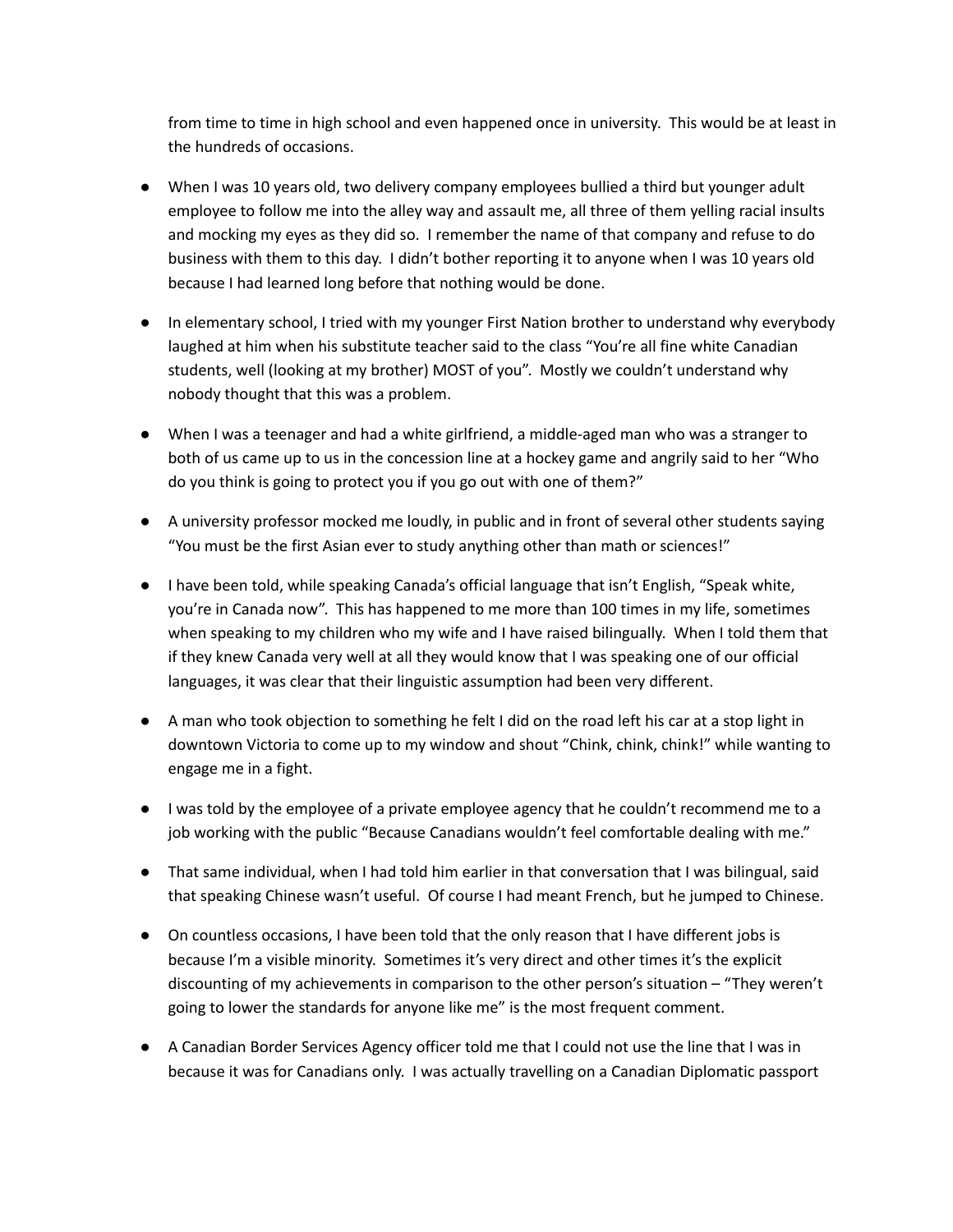having represented Canada abroad. He had not checked my passport before making the comment.

- A Canadian airline employee told me that I could not board a flight from New York City to Canada because I didn't have an entry visa in my passport. The employee was actually holding my Canadian official diplomatic passport in their hand while saying this, a document that NEVER requires a visa for a Canadian to enter the country.
- I was personally called a mulatto in a public and formal session while representing Canada at a major United Nations meeting (ironically on racial discrimination). In fairness, this was done by a delegate of another country.
- On probably something close to a dozen separate occasions, a hotel guest has either dropped their luggage at my feet or pointed to their luggage to have me bring it up to their room, assuming that someone of colour in a hotel must be staff.
- Hotel clerks, on more than one occasion, have put up their hand to wave me back when my turn came to be served and said "You'll have to wait for a Japanese-speaking clerk" and summarily called the next customer in line. If they had been right, how would I have understood?
- On my honeymoon, a woman shouted across the hotel lobby at me, saying "Driver, driver!" and got angrier when I ignored her. Given the nature of our subsequent exchange, I suspect that she wished, in retrospect, that she had allowed me to continue ignoring her.
- Very recently at the Edmonton International Airport, a woman walked up to me and demanded to know if I was waiting for someone. Since I was standing in the waiting area, the answer seemed obvious to me so I said yes. She angrily told me that I was at the wrong gate and that I was supposed to meet her at Gate 1. She had assumed that I was her taxi driver.
- While I was having the exchange about not being her driver, my sister was being held up at secondary inspection coming off her international flight because the officer could not grasp what her status was in Canada, despite the fact that she held a Canadian passport. In case you're tempted to think that it was something else, the question was asked repeatedly, "But what is your STATUS in Canada?". As the passport says, Citizen . . .
- I remember comforting my bewildered and inconsolable First Nation sister, when she was 7 or 8 years old, when a group of older boys would regularly call her "N####r".
- I have spent decades of my life in churches where a common focus on missions and outreach was that the Christian version of "les misérables", who seldom resembled anyone in the congregation, would be saved (both spiritually and temporally) by those who knew better.
- I was greeted by a real estate agent who I was meeting for the very first time with her standing at the door of her home stopping and saying as her very first words: "I'm looking at you and I see an Indian. . ." It got worse when I told her that I was Chinese Canadian. She accused me of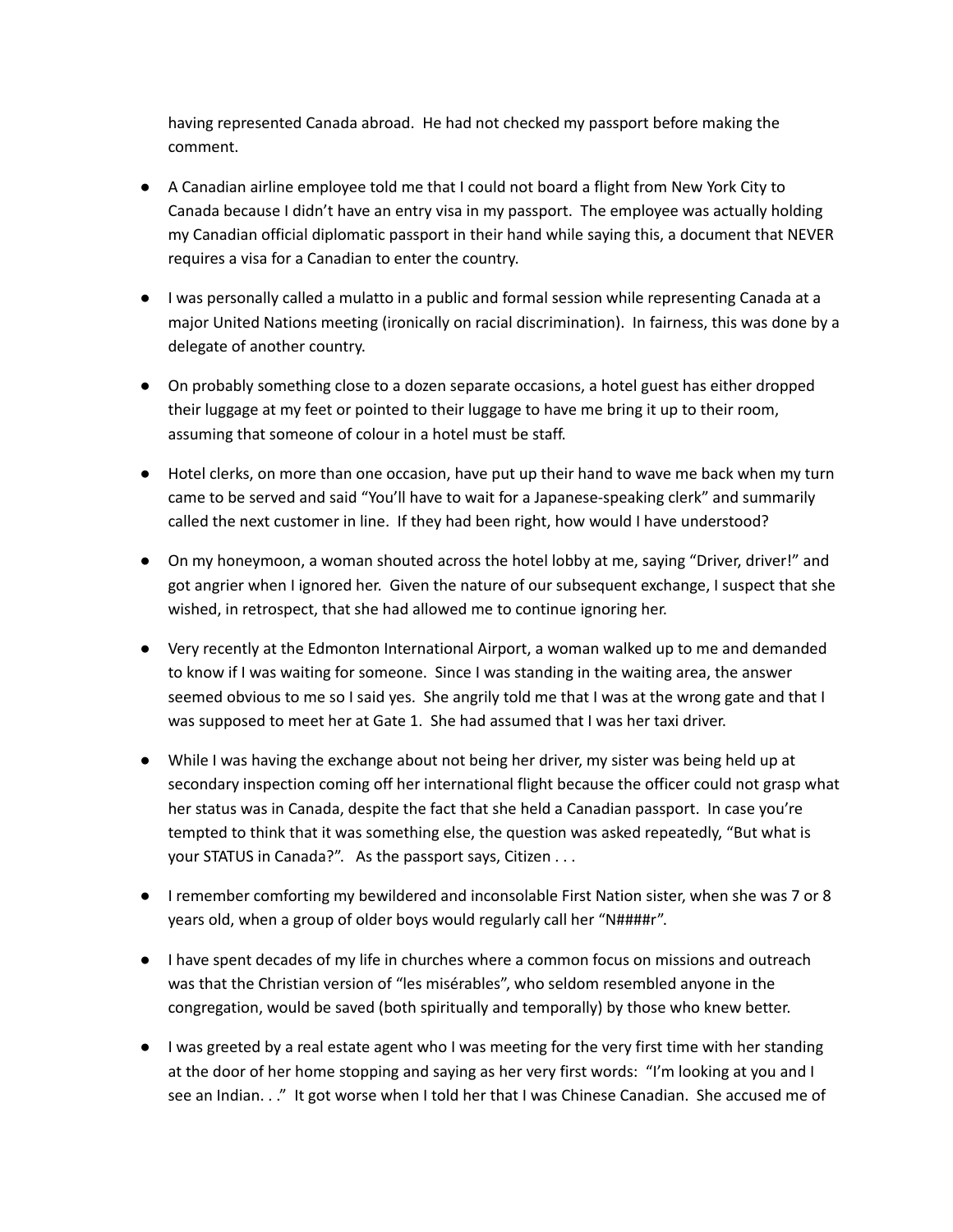lying about that because she had seen that I worked at what was then known as Indian Affairs and Northern Development.

- My adoptive father was a church minister who traveled from time to time to be the guest speaker at other churches. He and my mother would generally sit up at the front in their roles. I tended to hang out on my own near the back of the church as all good Baptists try to do. On my own, I would regularly get pointed questions about what I was doing in the building. It was an unholy glee that I took watching their reaction when I told them why I was there. They might have had to accept me when I was there with my parents, but it was clear that I shouldn't expect to come back on my own. This often happened right below the painting of a very northern European-looking Jesus.
- I have had a police car race up to me aggressively and at high speed while I crossed the street, had the officer roll down his window and commence with a long string of swear words asking "What the &%\$! did I think I was doing?". I am convinced that he thought that I was Indigenous. I didn't bend and I think that he realized that there were easier targets to pick on. He left, but not without unleashing another torrent of swear words. I was federal Assistant Deputy Minister at the time going to get a coffee during a break.
- I have been told at Canadian missions abroad that I couldn't use certain parts of the facilities because only Canadians had access to those particular areas. We hadn't yet had the conversation about my citizenship and I was in fact a very senior federal government official.
- A woman I barely knew asked what I did for a living. I told her that I worked for the federal government. Her spontaneous and incredulous response: "But you're not even a real Canadian!"
- The question of my racial background and comments about what people think of the mixing of races have come up probably close to a thousand times by complete strangers, with the same tone and tact that they would discuss an animal in a zoo. People often declare freely what my racial background means about my abilities and shortcomings. If I had asked them how much money they earned, they would no doubt find it offensive.
- I have been told, on many, many occasions, that it was just not right that I had girlfriends who were white.
- I was deliberately run off a sidewalk by a man riding a bicycle shouting "Out of the way, Chinaman!"
- Unsolicited, people suggested when I was single that I should go out with the one Asian person that they knew. As between Japanese, Filipino, Korean, Kazakh, or Chinese, we would apparently have had a lot in common. Apparently not, according to those making these recommendations, with anyone who looked more like them.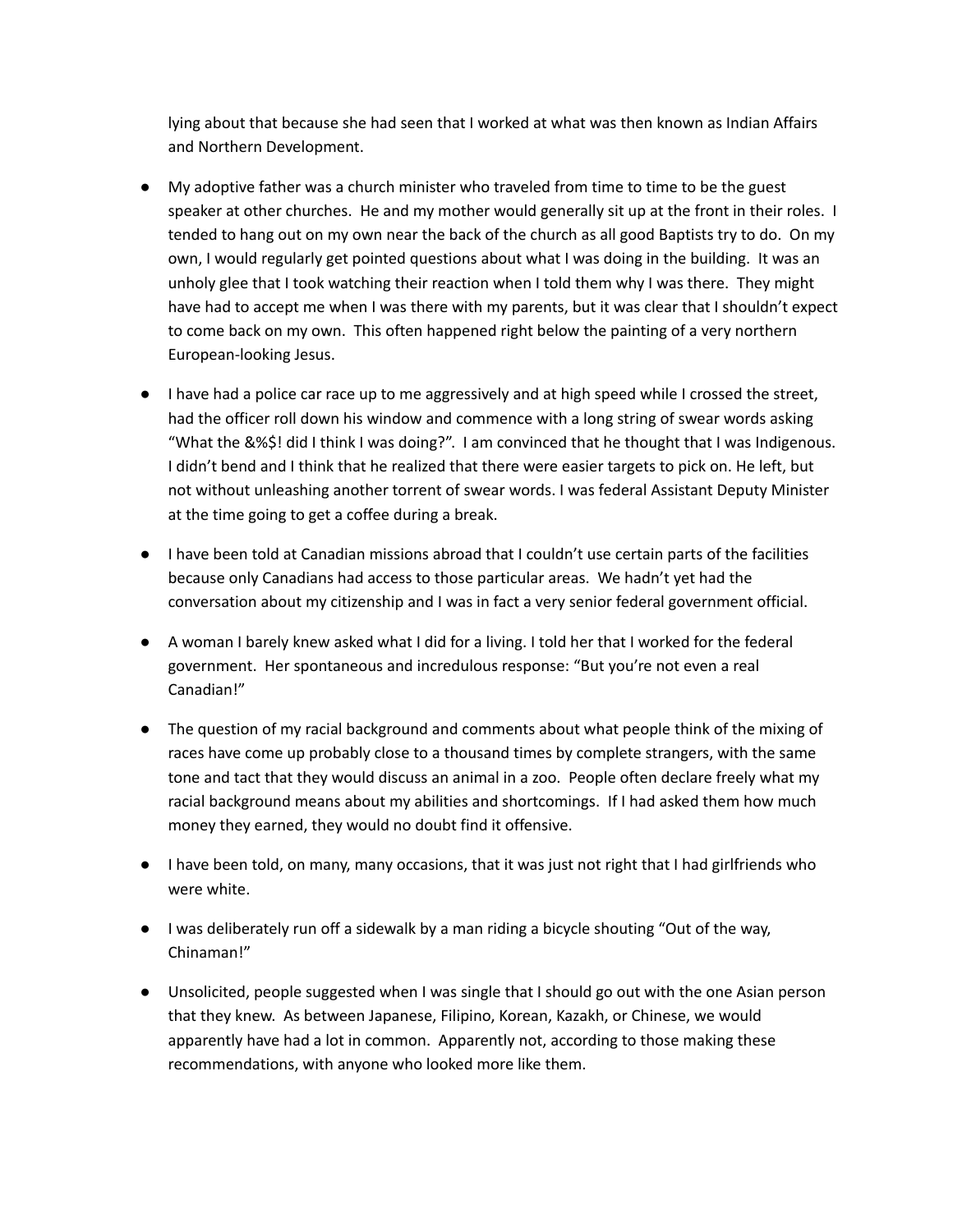- I have had perhaps a hundred conversations over the years where the topic was about mixed-race relationships and children (never once started by me). One question that has appeared with some frequency is "But what will your children actually be if you're from different races?". A not too distant second line of questioning is "Won't they end up being 'retarded' or deformed?". More than once, I have been asked "Why would you want mongrel children?"
- I have had to comfort my own tearful children after so many racist attacks. I have had to watch their frustration and to know that there is very little that I could do to effectively stop them for the most part. Predators are very good at doing things just outside the light and in front of just enough witnesses to optimize the victim's shame. It makes them very difficult to catch, even if the system in question wants to. The result is that I had to content my sometimes crying and bewildered children, when they were younger, with simply being strong enough to endure.
- I have had to help my children face the reality that many people and systems are particularly unforgiving of those who make it undeniable that uncomfortable problems exist for which they have responsibilities. I have watched the withering fire, in my life and in my children's, of the irrelevant assertions and counterarguments made to contort racist attacks and bullying into "You see, there are two sides here, so you two have to just do better. I am now absolved of any responsibility". "There are good people on both sides" was a part of my life and my children's long, long, before it became a part of the general lexicon. Except that the victims weren't generally seen to be as good as the perpetrators in those conversations.
- I have had to explain to my white wife what would be waiting for our children when they started in school. That was hard. What was infinitely harder was watching her learn that the seemingly incredible things that I had told her were actually true.
- I have endured at least a thousand conversations or monologues where the protagonist has decided to grant me the status of "one of the few good ones" while simultaneously arguing that no one who looks like me has any business in Canada because I can never adapt, will never learn the language, will bring un-Christian religions into the country, will want to mix races, etc., etc., etc. This happens with airplane seat neighbours in business and economy class, with professors, teachers, with medical professionals, with people sworn to serve all Canadians or provincial or municipal residents, with taxi drivers, with people in expensive and cheap restaurants, with people who I thought were friends, with the occasional colleague, at church and just about everywhere else I go at one point or another. Very frequently, the conversation ends with a "Well I don't mean you" after I point out that I am squarely in the middle of what they have described. What's very clear, though, is that they really do mean me.
- I have been asked several, several hundred times "When did you come to Canada?" and told "I'm amazed at how good your English (or French) is!"
- I have spent a great deal, but certainly not all, of my career in rooms with very, very few people who look anything like me or who understood the types of stories that I am recounting here. My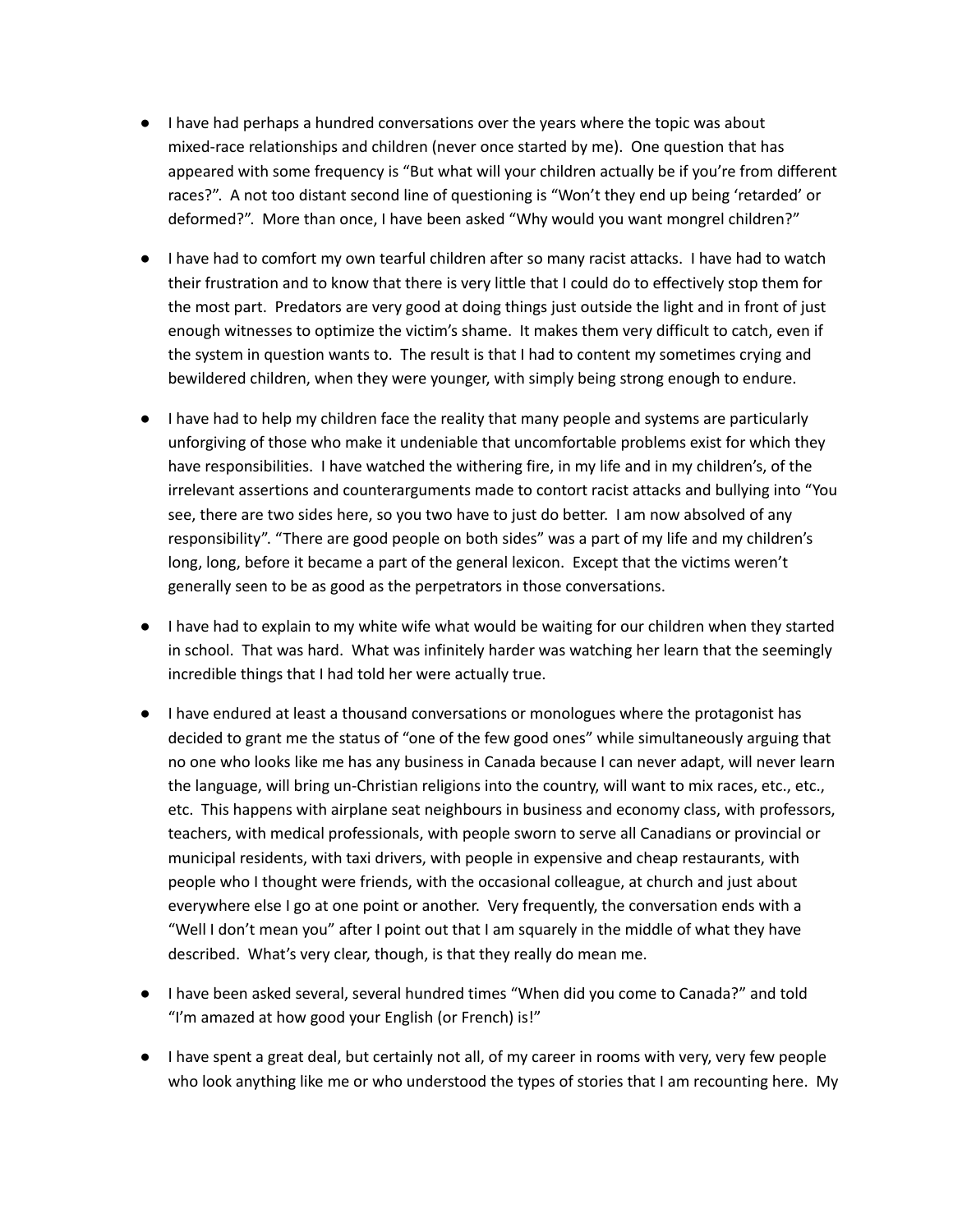reality has often been or felt suspect in those circumstances. My recounting of these aspects of my life experience is regularly the subject of significant and open expressions of doubt or denial.

- I have had to teach my son that, no matter how unjust, how vicious, how sustained, how hurtful the racist attacks were on his sister, the consequences of him seeking the resolution he desperately wanted could very well end up damaging or destroying the dreams he was pursuing. I had to look him in the eye and give a completely unsatisfactory answer when he asked me "Well, what are you going to do about it? You're just going to let it go on, aren't you?". He and I both knew that he was right. And so did my daughter.
- There is not a single element on this list where someone has not told me, at some point in time, that the issue in question wasn't really about race. The contortions employed to explain how it was something benign are often stunning but always hurtful.
- There is not a single element on this list where I have not been asked, at some point in time, whether or not things "really happened that way" or if maybe I was exaggerating them. Trust me, if I were inventing stories about myself, they would be heroic, not stories of being degraded.
- I have heard as a response to almost every single element on this list, at some point in time, that the person I'm speaking with has had hard moments too, generally followed up by an anecdote about something that happened once or a few times but that wasn't an attack on their very existence and the very existence of their past and future family within Canada. I point out that lots of strange, unfortunate and hard things have happened to me too, but that that is a different long list of things, one that doesn't involve race.
- Not once, in relation to a single event listed above has the person involved ever offered a genuine or sincere apology. Acknowledgement is generally the fleeting but best possible expectation. Not the people who called me driver, not the people who dropped their luggage at my feet, not the airline agent, not the employment agency, not the university professor, not the passport control person, nor any of the others. In fact, some were quite indignant when I wouldn't take their luggage or wasn't their driver.

This is a small sampling of my life. How often do I encounter racism and how present is it? When will it happen next? Maybe when I buy gas today. Maybe when I meet a new neighbour. Maybe when I attend a meeting. Maybe when my child calls me at the end of the day to tell me how it went. Or maybe not today or tomorrow. One thing is certain, though, it will happen again at some surprising moment The same is true for my children.

So, to Rex Murphy's question about how much is racism and discrimination a part of the Canadian reality, I will speak to my own Canadian reality and will say that it's like high blood pressure. It's always there. I don't know when I'm going to notice it, or how or when it will show up. Even when it does, I can't always see its consequences right away, but it is definitely present and it definitely isn't good. My life does go on, and I am enjoying it immensely. No one who knows me has ever once described me as a complainer. I choose to not let it define me. But, just as with high blood pressure, I would be both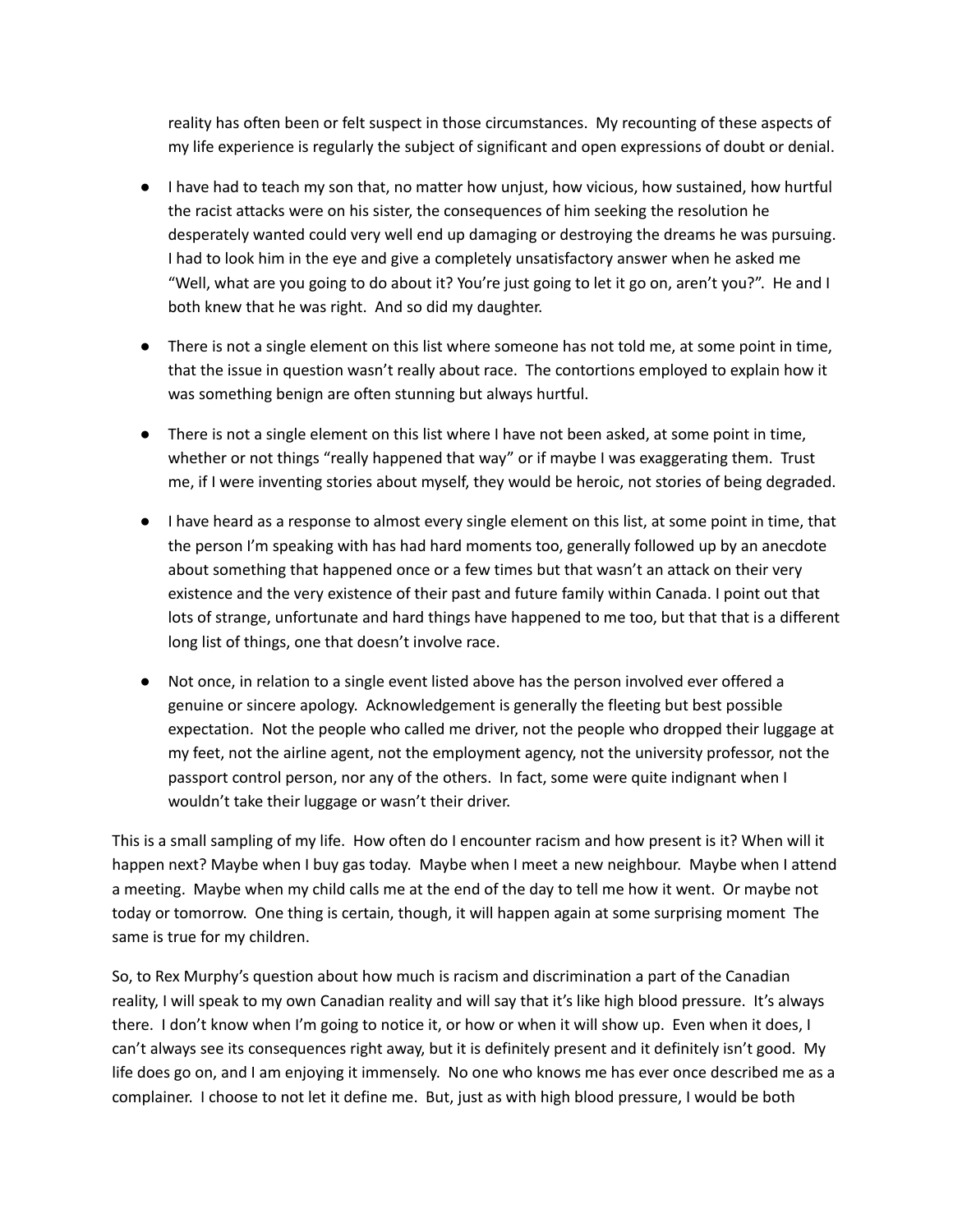wrong and foolish to pretend that it isn't there, that it isn't something with negative impacts, and that it will just go away.

Many, many people don't have high blood pressure. They will never experience it. That's fantastic. But just because they don't have it, and because I have found ways of dealing with it and refuse to let it define me does not mean that is doesn't exist or that it isn't having an impact.

I have heard about each and every one of these things that it was all in my head. That maybe I was to blame. That I should have sat down and talked with the individuals in question to make them understand (first said to me when I was about 6). I have been plainly disbelieved and accused of fabricating the story for some benefit that would accrue to me (I never figured that one out, but I remain curious).

The real problem isn't with the things that I know happened to me. It's with what else these individuals are prepared to do in their spheres of influence, and with others who think and feel the same way but who wouldn't go as far as to actually say or do such things openly. If you're prepared to actually do and say things like what I've outlined above, what decisions and actions are you taking when no one can see what you're doing? Who are you hiring? Who are you never hiring? How are you welcoming your new neighbours who look like me? How are you treating my child when you're their coach or teacher? How welcome are people like me in your church or club? Through what lens will you see my potential when considering my school, job or promotion application? How seriously are you taking the life stories we are telling? What will your reaction be when we are being considered for positions and roles that will help shape our shared future?

The impact that you can have on a group of people without ever once saying anything openly hateful or violent is infinitely greater than the impact you can have in the spectacular moment of calling me or someone else a Chink in front of a crowd. We tend not to hand power to people who do that type of thing openly. But what happens when the person making life-changing decisions that affect me cannot fathom that anyone like me is a true Canadian, who is wondering or asking how I got to speak English so well or when I came to Canada, someone whose logic is that I am a less-deserving newcomer? What happens when the person making the decisions thinks that some, most or all of the stories of discrimination that people of colour "never seem to stop complaining about" are invented or exaggerated?

There are only five possible reactions to my story and others like it, if you discount the sometimes attractive option of simply ignoring it altogether. One of these must be true:

- 1) I have invented it all or deliberately exaggerated it meaning that no response is warranted;
- 2) It did happen to me, but it was just my bad luck because it didn't happen to anyone else or it happened to so few people that only individual and exceptional responses are required;